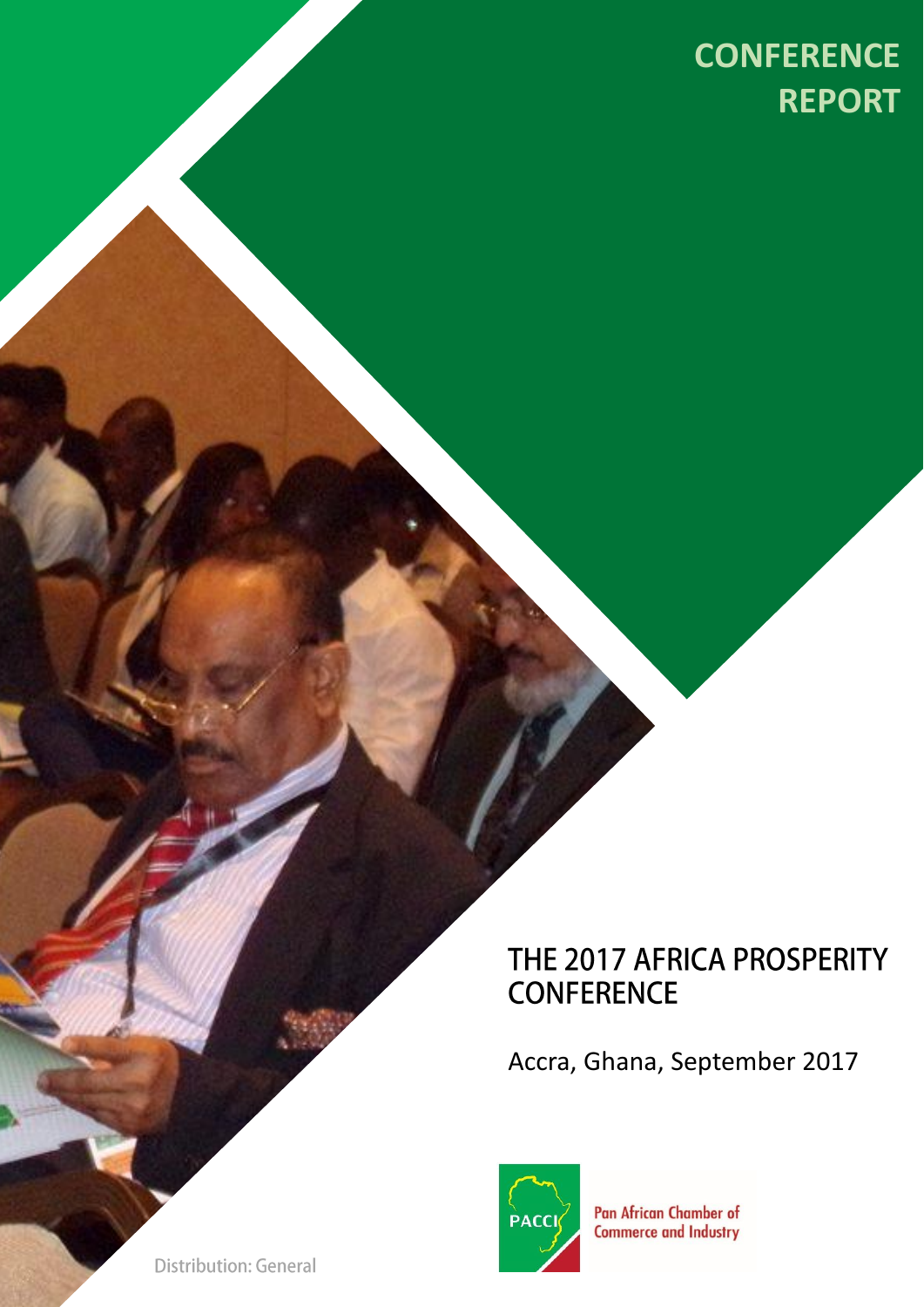

### **THE RECOMMENDATIONS OF THE 2017 AFRICA PROSPERITY CONFERENCE**

The following list of the main recommendations of the 2017 Africa Prosperity Conference was compiled during the two day meeting held in Accra, Ghana, on September 12 – 13<sup>th</sup>, 2017. It highlights the business communities' proposals to advance the CFTA. It also provides an opportunity to reflect and bring a critical perspective on Africa's economic potential and challenges.

The meeting's recommendations are:

#### Engaging the Private Sector

- 1. PACCI should take the lead to draft the proposal to create the African Trade and Investment Panel (ATIP) that represents the various private sector interests, such as the Chambers of Commerce and Industry, business councils, industry associations, and other similar business support organizations established for aggregating and articulating the views of the private sector, identify priority areas and advice to promote economic cooperation and integration in continental policy formulation. The ATIP will be composed of members of the business community, designated by national chambers of commerce in consultation with other equivalent business associations and government agencies.
- 2. Each national Chamber of Commerce, in consultation with equivalent business organizations and the appropriate government agencies should designate up to three business leaders who will be called to consult or provide inputs to the CFTA negotiations.
- 3. The PACCI shall serve as Secretariat of ATIP to support the objectives and activities of the Panel. References to the African Trade and Investment Panel should be included in the CFTA.
- 4. Efforts should be made by PACCI to convene the First African Council on Business before the end of 2018.

#### Building capacity of continental and regional chambers of commerce

- 5. Because trade negotiations are currently a highly complex matter that require not only tariff reductions but also technically complex issues such as intellectual property rights, environmental protection, and labor rights, often leading towards re-regulation as well as de-regulation of the economy. Meaningful participation in trade negotiation therefore demands a high level of technical expertise. Governments and international partners should support PACCI, regional chambers and associations to strengthen ties with governments and to assume the role of coordinator for the entire private sector.
- 6. Governments and business should establish a national focal point in each country for monitoring, evaluating and reporting on the CFTA. The private sector should systematically monitor and report the progress of implementing the Continental Free Trade Area.
- 7. National governments are strongly encouraged to use their national public-private dialogue (PPD) on trade policies, including their national trade facilitation committees, to formalize government-business collaboration and follow the CFTA negotiations.
- 8. CFTA negotiators should make sure the processes of developing the CFTA take gender into consideration in the whole trade agreements processes.
- 9. Governmentsshould make sure that gender balance in the CFTA negotiation team is ensured.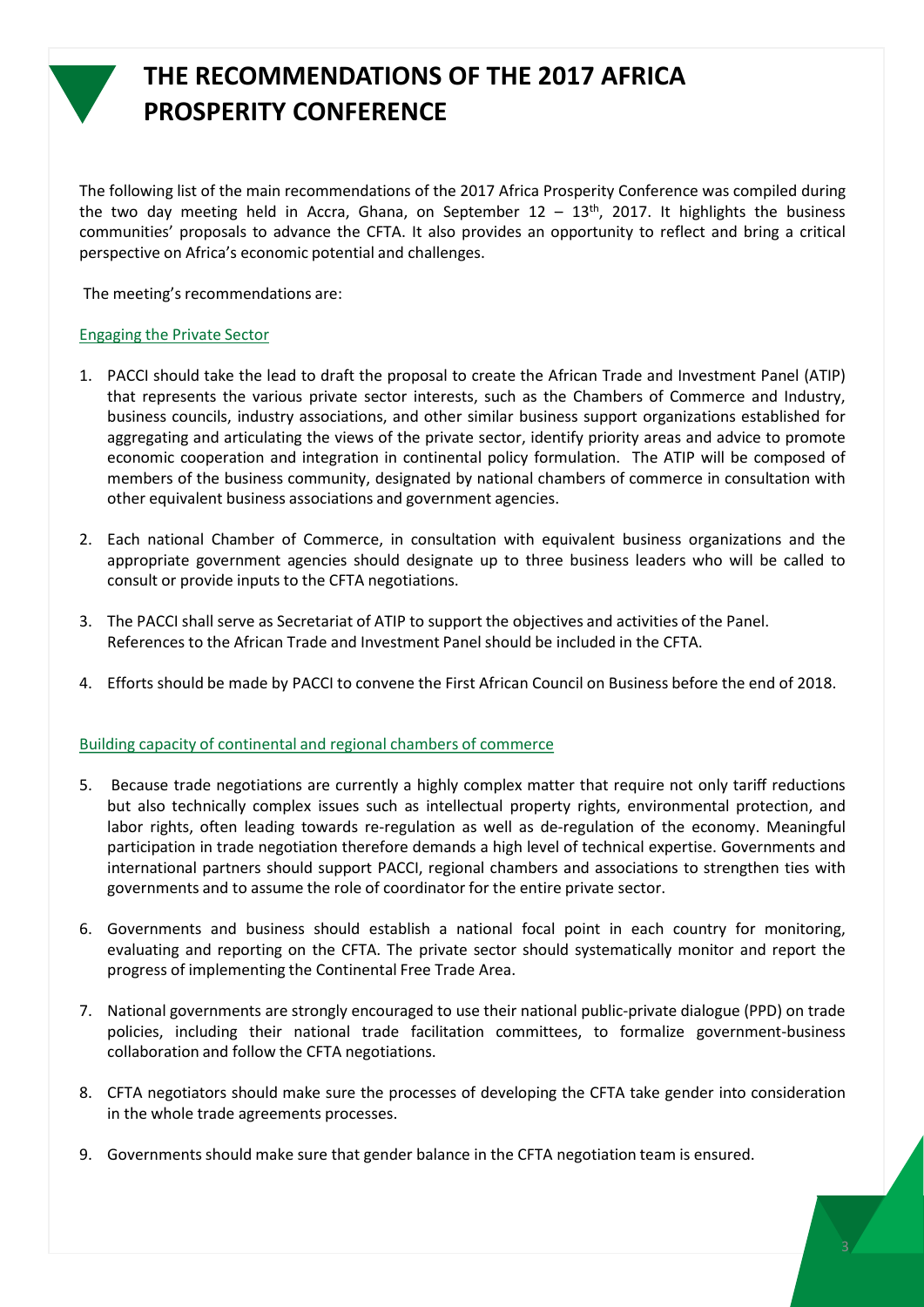- 10. PACCI in collaboration with partners should organize African women in trade conference to help business women discover the value of doing business with the CFTA.
- 11. School environments should rapidly introduce youth to the concept of entrepreneurship and selfemployment as a career option. Entrepreneurship education therefore should be sufficiently adopted. Tools, resources and information material to support youth entrepreneurship should be readily available and business should support such programs by providing resources, internships and coaching opportunities.

#### Trade Facilitation

- 12. The free movement of natural persons that supply services should be addressed with priority, including through trusted traveler programs, streamlining visa requirements and procedures.
- 13. The CFTA Rules of Origin and accompanying procedures should be VERY simple and trade-facilitating.
- 14. PACCI should undertake a study to assess the value of preferential arrangements to the recipient countries, including case studies of selected countries and commodities to determine assistance, including legal support, aimed at helping African exporters to cope with technical standards affecting trade, and to penetrate markets of growing interest such as organic products.
- 15. In the area of trade facilitation, the CFTA should have commitments relating to opening times for ports, the establishment and maintenance of One Stop Border Stops (OSBPs) and Single Windows, the establishment of authorized operator programs with a view to facilitating regional trade, promoting the use of electronic or on-line processing/procedures, interoperability and sharing of information from customs and other border agencies between African countries.
- 16. Government should prioritize areas for sanitary and phytosanitary cooperation.
- 17. PACCI should undertake the mapping of existing national and regional ADR institutions.
- 18. Private investors should support the growth of coastalshipping to stimulate regional trade.
- 19. Make sure arbitration is accessible by strengthening institutional support. The Chambers of Commerce provide an excellent footprint for developing such institutions, but require development and support. In addition facilitation (mediation) should be available as the mechanism that resolves most trade disputes.
- 20. Governments should seriously consider such as African trade platforms which can greatly assist in developing and supporting trade, and can effectively embody dispute resolution mechanisms, and assist in overcoming law harmonization problems.

#### Building productive capacity

- 21. Governments should make AGOA work by improving its impact by reducing to zero all tariffs on agriculture exports from AGOA-eligible countries.
- 22. EU-Africa Business Forum should change its current format and focus more on business to business contact or trading between European and African business entities.

#### Trade finance for intra-African trade

- 23. African governments should speed up the macroeconomic convergence necessary for a single currency across the entire sub-regions and the continent;
- 24. Financial institutions should do more to take into account the needs of SMEs when introducing financial system regulations, including making financing rules and procedures related to exports more simple;
- 25. Financial institutionsshould do more to rationalize and streamline loan procedures to support SMEs.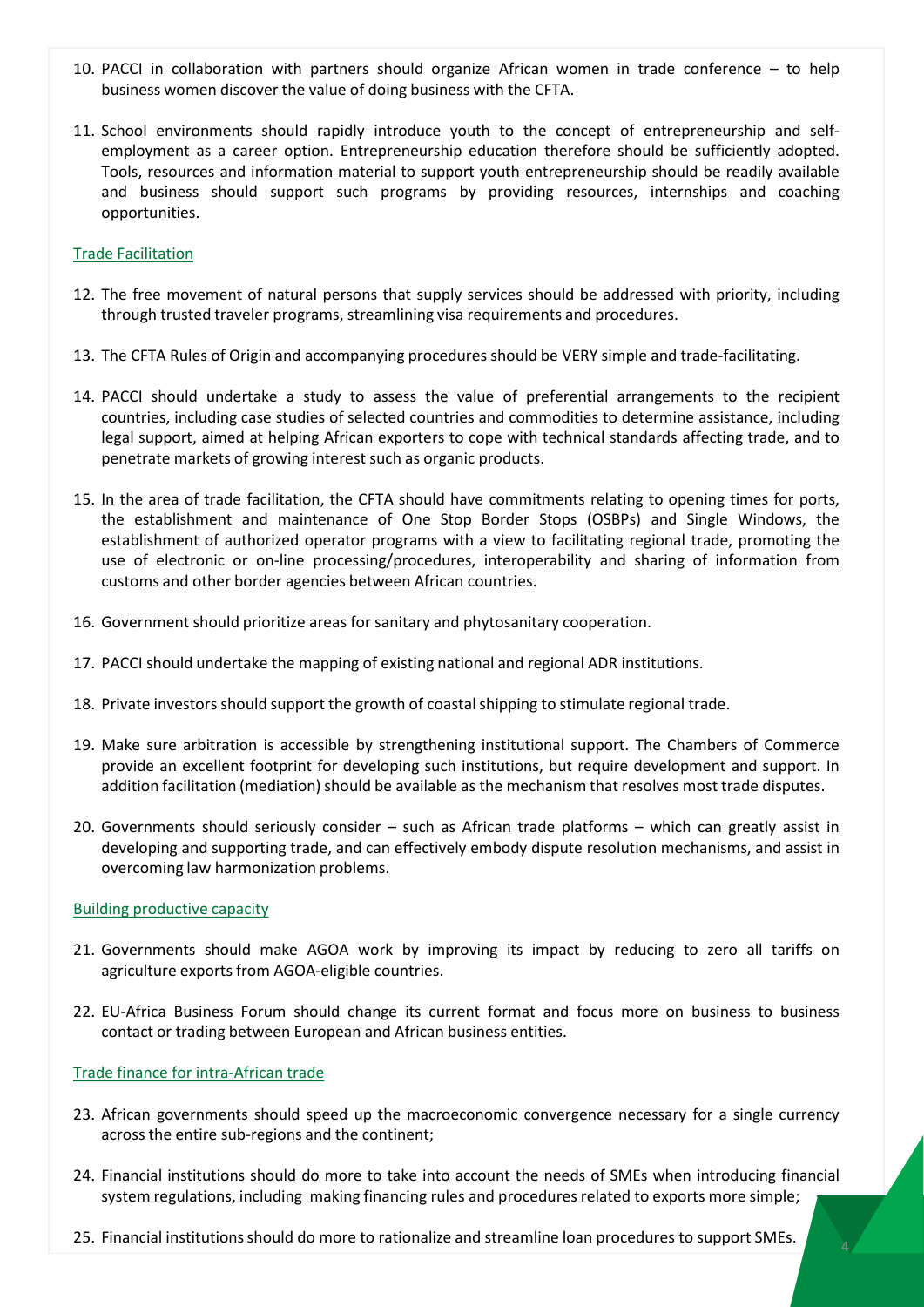

### **2017 AFRICA PROSPERITY CONFERENCE REPORT**

#### I. OPENING AND INTRODUCTION

The African Prosperity Conference (APC) was held in Accra, Ghana on September 12 and 13, 2017. The theme of the Conference was: "The Continental Free Trade Area (CFTA): Exploring Possibilities for Business Engagement Across Africa."

After welcoming delegates, Nana Dr. Appiagyei Dankawoso 1<sup>st</sup>, President of the Pan African Chamber of Commerce and Industry and of the Ghana Chamber of Commerce and Industry, noted that the meeting was the first of its kind to be organized by the private sector to better understand the CFTA deal, and review the role of the private sector in legitimating trade agreements and securing support for them at home. He noted that the CFTA is one of the most powerful tools we have to help advance Africa, and called for new forms of collaboration between business and the government.

Ambassador Albert Muchanga, African Union Commissioner for Trade and Industry reaffirmed that the negotiations on a legal text establishing the Continental Free Trade Area (CFTA) will be concluded by December 2017 as decided by the Assembly of the African Union Heads of States and Governments. He explained that "When established, the Continental Free Trade Area will offer immense possibilities for business engagement across Africa. We shall have an integrated market of 55 countries with a combined population of about 1.2 billion people and aggregate gross domestic product of about US\$3.4 trillion… That single step of promoting intra-African trade will reduce costs and increase consumer choice and demand."

Dr. David Luke, Coordinator of the African Trade policy Center of UNECA, also emphasized the role of the private sector in the implementation of the CFTA. He urged the private sector to be prepared to take advantage of the enlarged continental market provided by the CFTA. He also pointed out that we should ensure that women and youth, who play an important role in informal trade between African countries, are better placed to participate and gainfully benefit from the CFTA.

Alan John Kwadwo Kyerematen, the minister of trade and Industry of the Republic of Ghana gave this year's keynote speech and used the opportunity to stress the importance of the CFTA. He pointed out that the CFTA is an important agreement that will provide economic and strategic benefits to African countries, and these benefits will expand over time. He added "As Africans, we must stand united to leverage the mutual benefits from creating the ambitious CFTA,"

This report provides a summary of the discussions at the Accra meeting and the recommendations emerging from the meeting.

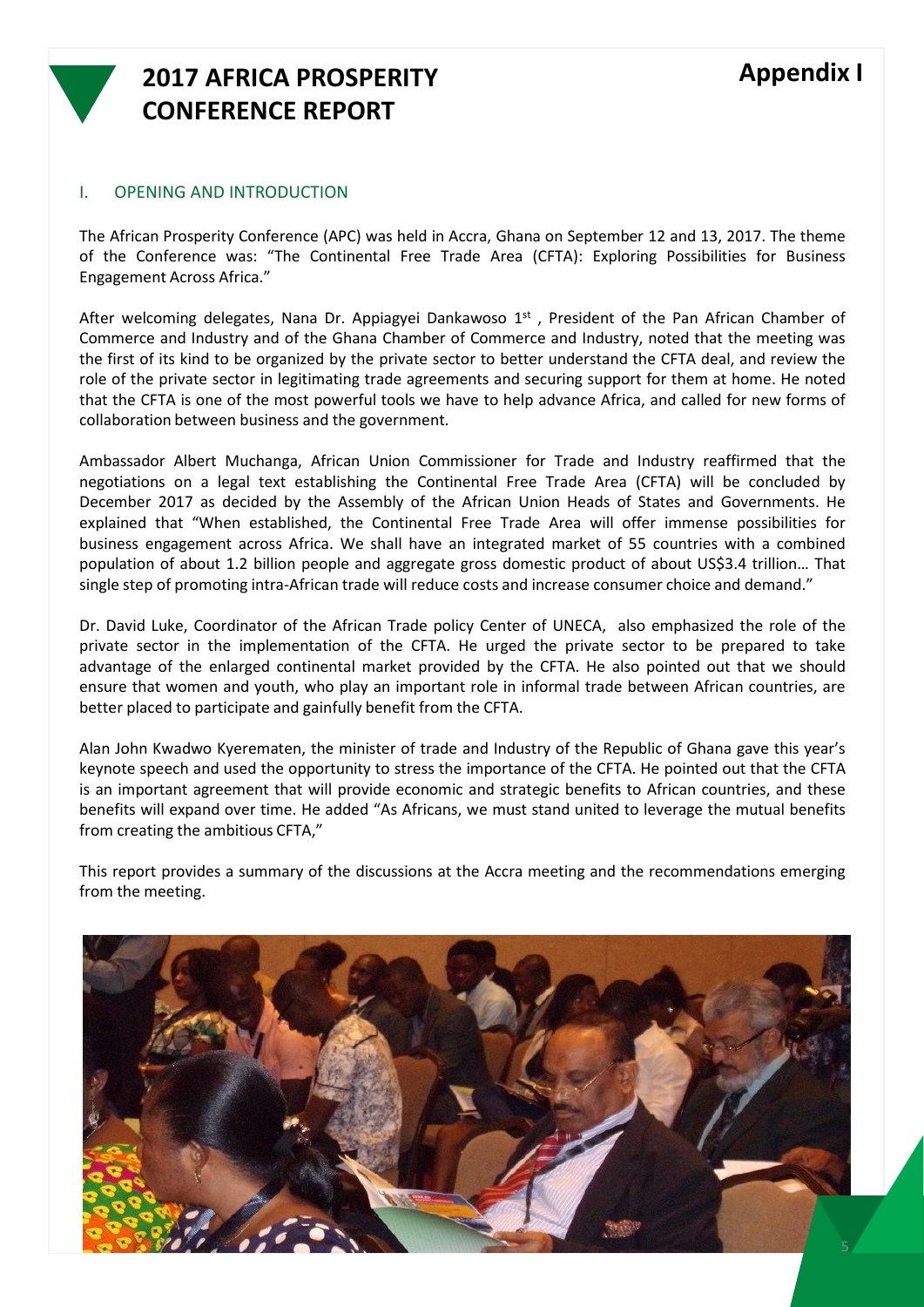#### **II. WHERE DO WE STAND WITH THE CFTA NEGOTIATIONS**

Regional integration has been embraced by African countries' as an important development strategy since their independence. The continent's development agenda, as championed by the African Union (AU), is based on regional integration including the formation of an African Economic Community (AEC). This was laid out in the 1980 Lagos Plan of Action for the Economic Development of Africa and the Abuja Treaty of 1991. The Africa regional integration roadmap considers the Regional Economic Communities (RECs) as the building blocks of the AEC.

At its 18<sup>th</sup> Ordinary Session in January 2012 in Addis Ababa, on the theme "Boosting Intra-African Trade," the Assembly of Heads of State and Government of the AU agreed on a roadmap for establishing a Continental Free Trade Area (CFTA) by the indicative date of 2017. Prudence Sebhazi, Chief Technical advisor and Head of the CFTA Unit, stated that African countries remain resolute and ready to sign up to the implementation of the CFTA by the end of the year. He indicated that negotiations to finalize the Modalities for Tariff Liberalization and Trade in Services, including the Texts of the CFTA Agreement are well on track.

Sebhazi pointed out the CFTA will need to address some thorny issues such as technical standards that vary from country to country and custom procedures, movement of business people, competition policy and intellectual property and more, which make it difficult to trade seamlessly with each other. He also indicated the need for constructive engagement with the private sector and civil society to drive the process forward. The private sector must be engaged from the start, including via national and regional chambers of commerce, to understand the process and potential economic benefits from the agreement.

#### *The following points were raised in discussion:*

**Free movement of people** - participants lamented at the strenuous visa requirements to travel within the continent. They provided detailed feedback on the challenges they face for conducting both formal and informal trade. Business members stressed that visa-free regimes promote intra-African trade and investment, facilitate business and create employment opportunities.

**Trade facilitation** - Participants noted the weak progress made to reduce trade costs and enhance economic competitiveness. They emphasized the need to invest on transport infrastructure and find ways to expedite the movement, release, and clearance of goods, including goods in transit. Many of these measures were already being implemented to varying extents by some African countries. But more needs to be accomplished.

**Single currency** - Participants said it was worth the effort to start moving towards a single currency and felt that the single currency can provide an important solution to Africa's integration problems. In today's international monetary context, a single currency for most, if not all, African countries can provide the opportunity to pool their monetary resources in order to pursue their common and individual objectives.

A common currency was also the objective of the Organization for African Unity, the predecessor of the AU. The 1991 Abuja Treaty establishing the African Economic Community outlines six stages for achieving a single monetary zone for Africa that were set to be completed by approximately 2028. In the early stages, regional cooperation and integration within Africa would be strengthened, and this could involve regional monetary unions. The final stage involves the establishment of the African Central Bank (ACB) and creation of a single African currency and an African Economic and Monetary Union.

**Consultation with business** -, participants noted that business should be consulted more regularly in the process of formulating the CFTA, as it is an important lobbyist well placed to influence those institutions charged with the task of ratifying agreements. Business members said that participation by business in the negotiations is valuable, since these negotiations will result in an agreement with positive or negative impacts on business interests.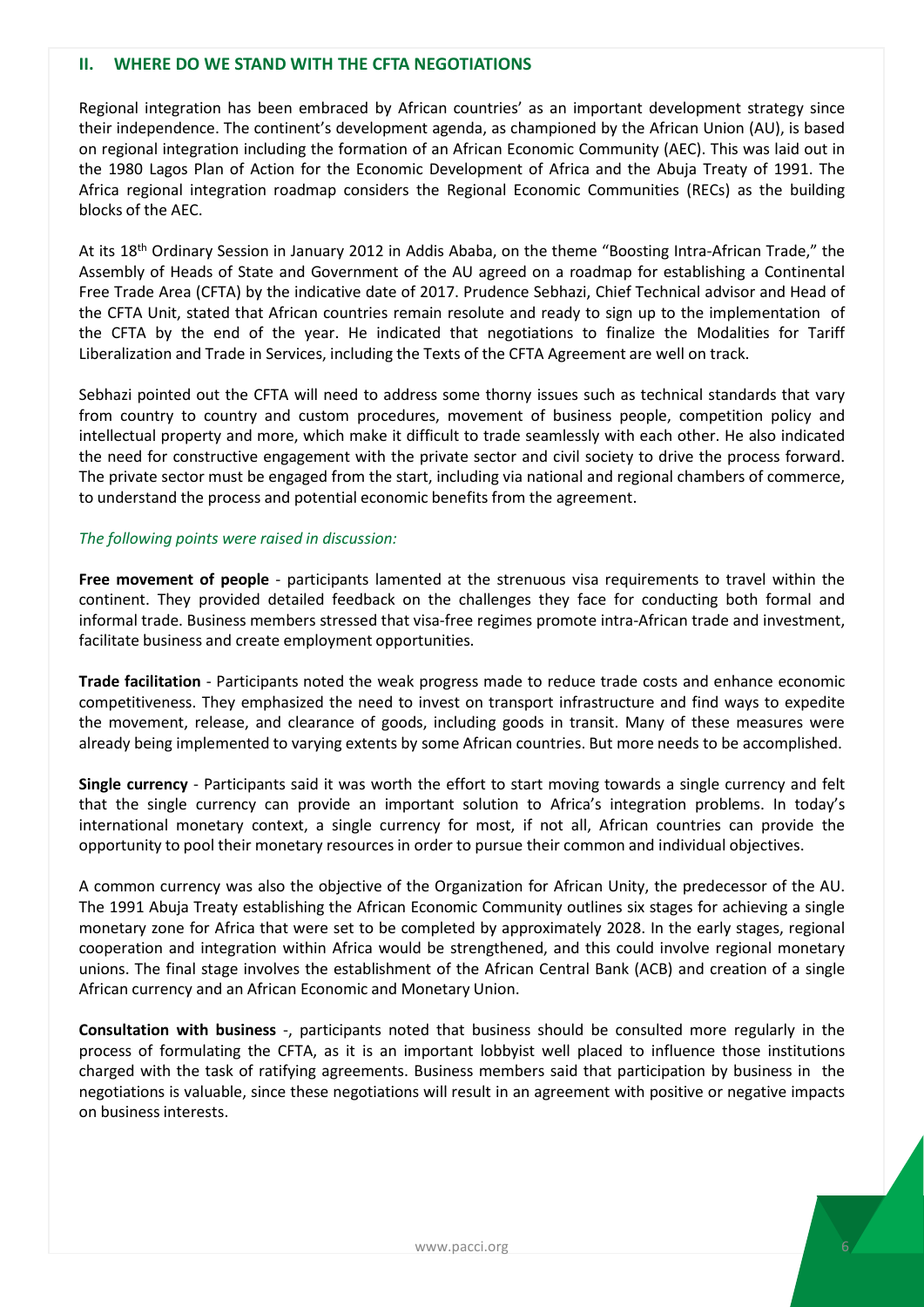#### **III. KEY ISSUES DISCUSSED**

#### 1. Role of regional business associations in advancing the CFTA

During this session the meeting heard about the activities and challenges relating to the implementation of the CFTA from Aminou Akadiry and Charles Kahutu respective CEOs of the East African and West African Chambers of commerce, and Peter Lunenborg, researcher on trade issues. It was noted that in both East and West Africa, business at national level has been more prone to participate in bilateral negotiations than in CFTA negotiations. Regarding trade, governments failed to strengthen links with business, but also to formalize and institutionalize its participation. Regional chambers of commerce had also little influence on the CFTA negotiations, mainly due to their lack of technical expertise and capacity.

Yet in 2012, when the set-up for the CFTA negotiations and implementation was conceptualized by the African Union Secretariat, the private sector was assigned a distinct role, through the establishment of the African Business Council (ABC) to be 'a necessary continental platform for aggregating and articulating the views of the private sector in the continental policy formulation processes…' and play an advisory role, communicating its views through the African Union Commission.

The ABC was to be composed of representatives of various private sector interest, with a preference for umbrella or regional bodies, and was expected to be invited to meetings of the Conference of Ministers of Trade in observer capacity. Yet, the private sector was put at some distance to negotiations and implementations – it was at the time not yet contemplated that the envisaged African Business Council would provide direct input to the CFTA negotiation forum (NF) nor the Monitoring and Evaluation Mechanism (an important part of implementation).

Unfortunately, until now the African Business Council has not been operationalized. Furthermore, at the level of the African Union Secretariat there have been limited consultations with the private sector, partly caused of time pressure, due to the looming deadline of 2017 to conclude a legal text that can be presented to AU Member States. African governments might have used their national stakeholder platforms to get inputs and inform their domestic private sector, but anecdotal evidence suggests that the private sector has been involved to limited extent.

In the current draft CFTA legal text, there are no specific provisions on the African Business Council. The trade observatory and the African Trade Forum also did not find their way into the draft text either.

#### *The following points were raised in discussion:*

**Regional chambers to have increasing role in trade negotiations** – Participants emphasized the importance for PACCI and regional chambers and business associations to work closely and coordinate their activities. By partnering with regional chambers of commerce and industry associations around the continent PACCI will have a stronger voice on issues that affect more than just the business community.

**Building capacity of chambers of commerce** – Many participants pointed out that capacity of chambers of commerce and other business support associations remain very weak, a matter which greatly affected their ability to participate in policy making. Participants felt it was critical to build technical expertise on trade, strengthen ties with the government and increasingly assume the role of coordinator for the entire private sector.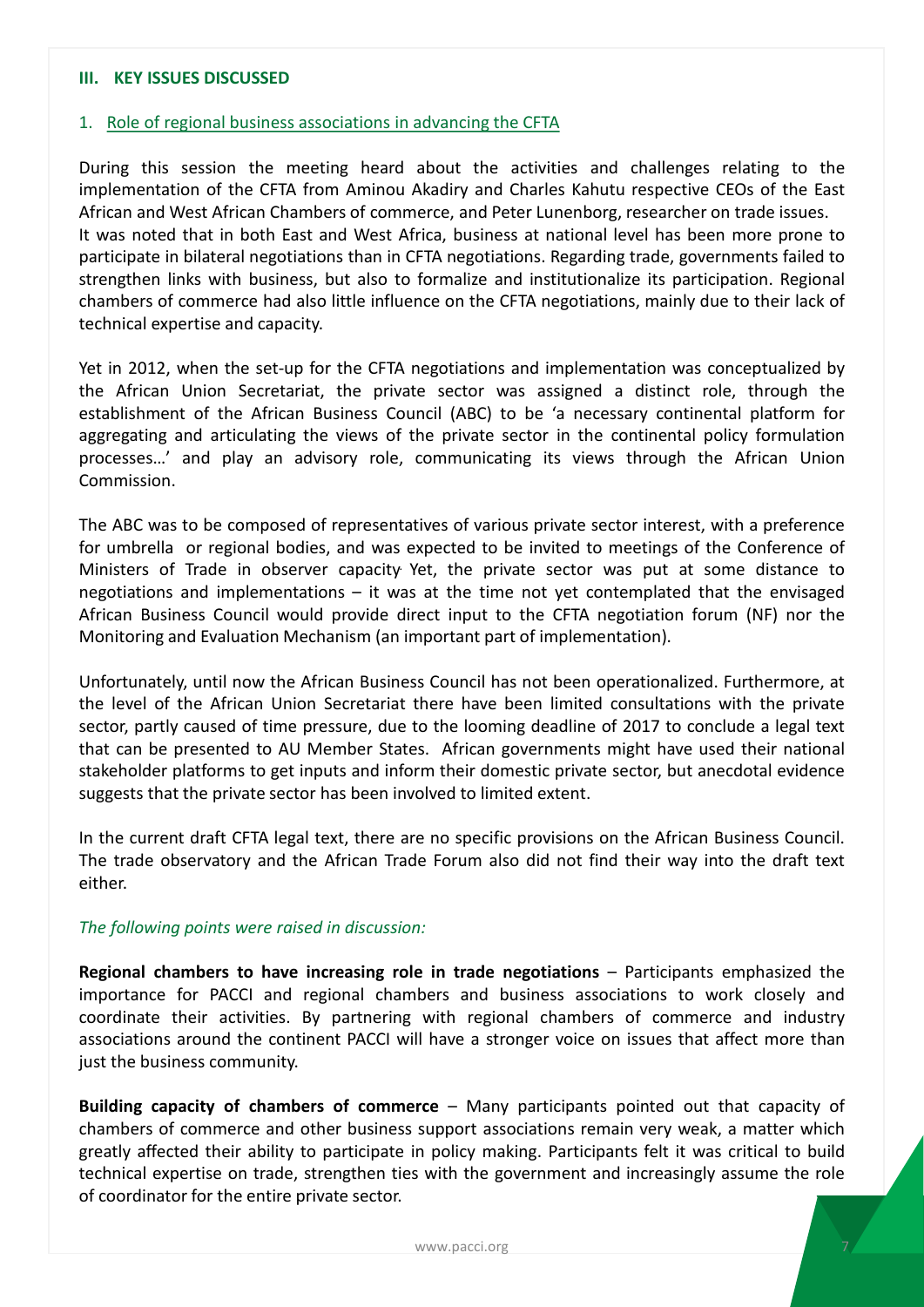**Work closely with PACCI** - Several members felt that it would be important to strengthen the work of PACCI, potentially with a wider mandate to examine policy issues that affect a range of trade negotiations. PACCI should be further strengthened with professional experts and start to organize a number of working groups in collaboration with regional chambers of commerce to lobby national governments through personal contacts and relations with national chambers of commerce and other business associations.

#### **2. Dispute-resolution**

Addressing this item, Hendrik Kotze, from the Africa Center for Dispute settlement, explained that the instruments for settling disputes between partners are among the elements that determine the overall credibility of any international agreement. In trade agreements, the arrangements for settling disputes between partners are among the elements that determine the overall credibility of any international agreement as an instrument that can be effectively enforced. Moreover, an effectively enforced and recognized dispute settlement mechanism may also help to clarify the interpretation and scope of certain terms and conditions of an agreement, leading to a more coherent implementation.

Provisions for dispute settlement essentially have two objectives. First, they should a priori deter the parties from violating the agreement. This is likely to be the case if the political and economic cost of breaching the agreement is perceived to be greater than the benefits. Second, should a dispute arise over a possible violation, the provisions should prevent the parties concerned from having immediate recourse to protectionist counter measures. Instead, a good dispute settlement mechanism allows for consultation and arbitration, and ensures that sanctions are used only as a measure of last resort.

#### *The following points were raised in discussion:*

**CFTA dispute resolution mechanism –** It was explained that negotiators have developed a 3 tier response mechanisms to resolve trade disputes: The first is a diplomatic response to try and facilitate a solution to the problem; if that does not work, formal arbitration proceedings will be instituted; failing that there will be access to an African Court of Justice. It was also argued that the challenges facing Africa are smaller than eg the European Union, as Africa is only establishing a free trade zone, and not yet aiming for a single market with a customs union, or even a single currency

**Making dispute resolution mechanisms more effective -** Participants argued that the best approach to dealing with individual disputes should be to first engage in consultation/mediation or arbitration before opting to court litigation. It was pointed out that the CFTA' preference should be for a quasijudicial model of adjudication as far as trade disputes are concerned.

**Challenge for micro, small and medium enterprise (MSME)** – Kotze noted that the real challenge is developing mechanisms that are accessible for everyday use – especially for MSME traders. The latter are the powerhouse of trade that we want to empower, since the big corporates are already trading. The reality is that MSME's will never be able to access any of these complex mechanisms developed by legal experts. For dispute settlement it's important to think of business processes, developed by and for business. Kotze indicated that EU mechanisms demonstrate that for every 10 000 issues raised at Solvit and EU Advice offices, only about 50 make it to the Courts of Justice. The focus is on maintaining mechanisms that address the 9 950 issues without involving legal processes.

**Other regions' experience -** Kotze also pointed out that the experience in ASEAN and EU markets show that the latter mechanisms require strong pro-active institutions that are embedded in each country's government. These institutions should have a strong political mandate to address noncompliance with CFT framework (eg in France the Solvit Office sits in the President's Office).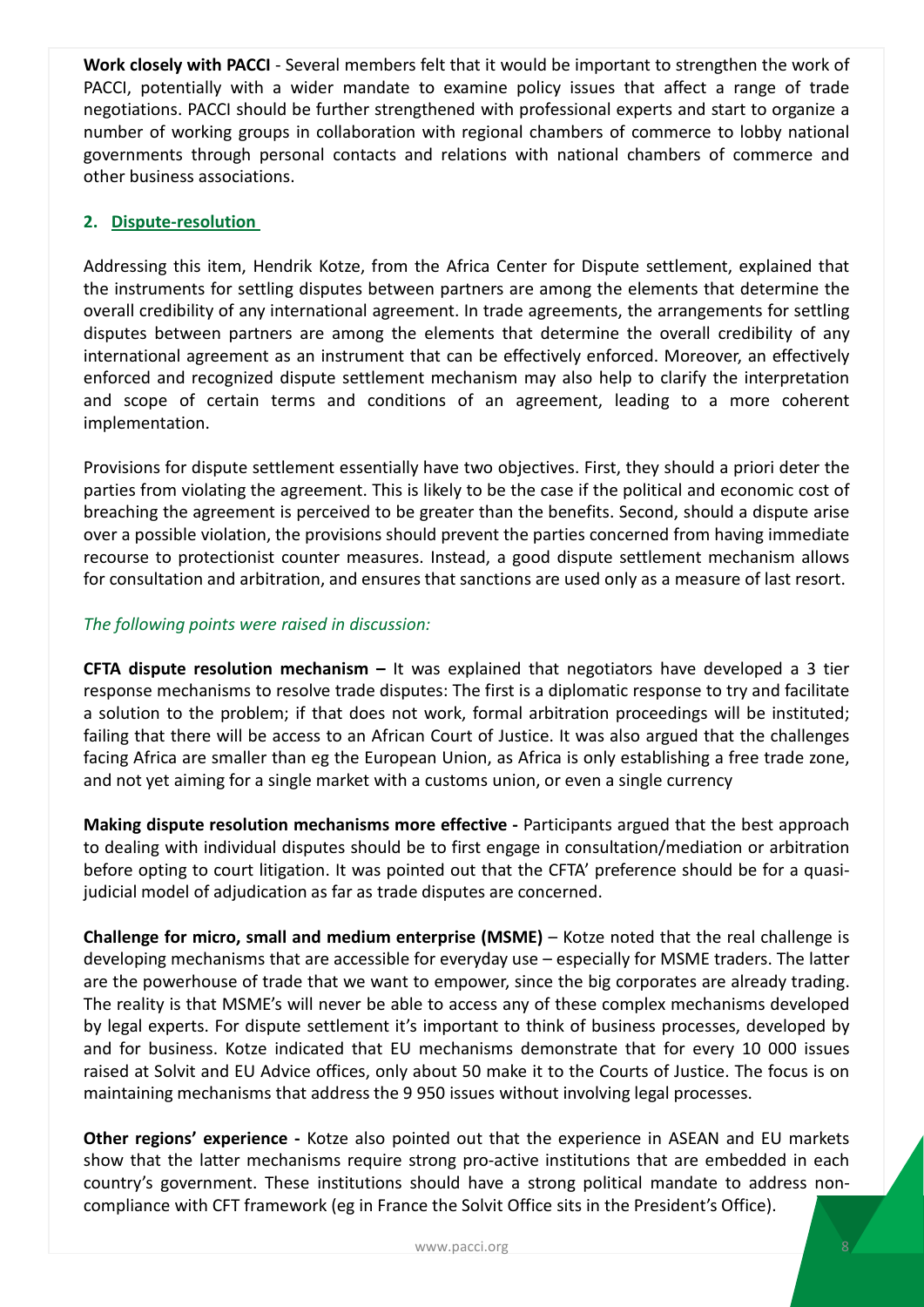#### **3. Implications of EPA, AGOA and other trade agreements on the CFTA**

Currently, many African countries have FTAs in place with the EU (EPA) and the US (AGOA): The Economic Partnership Agreements (EPAs) are free trade agreements (FTAs) aimed at creating a free trade area between the EU and ACP countries, in which there are progressively fewer duties on goods imported and exported between these countries. EPAs remain deeply controversial. There are fears they may be undermining the sustainable and long-term development of African countries and their regional integration processes.

As of September 2017, the EPA has entered into force in some Africa countries:

- In West Africa: Cote d'Ivoire, Ghana.
- In Southern Africa: SACU Members (Botswana, Lesotho, Namibia, South Africa, Swaziland) and Mozambique (SADC EPA)
- In Central Africa: Cameroon
- In Eastern and Southern Africa: Mauritius, Seychelles, Zimbabwe and Madagascar (ESA EPA)

The EAC EPA encompassing Burundi, Kenya, Rwanda, Tanzania, Uganda (and now also South Sudan) have been concluded but not yet signed. The West Africa EPA covering ECOWAS countries and Mauritania has been signed by all participating African countries except Gambia and Nigeria. Thus both regional EPAs have not yet entered into force.

The EU signed the Economic Partnership Agreement (EPA) in 2016 with the Southern Africa Development Cooperation (SADC) EPA Group comprising Botswana, Lesotho, Mozambique, Namibia, South Africa and Swaziland. Angola has an option to join the agreement in future.

The remaining members of the SADC region, notably, the Democratic Republic of the Congo, Madagascar, Malawi, Mauritius, Zambia and Zimbabwe, are negotiating Economic Partnership Agreements with the EU as part of other regional groups, namely Central Africa or Eastern and Southern Africa.

With Northern African countries bordering the Mediterranean, the EU has concluded so-called bilateral 'Association Agreements, with the exception of Libya. In addition, EU has launched dialogues or negotiations towards a 'Deep and Comprehensive Free Trade Area (DCFTA)' with Egypt (2012), Morocco (2013) and Tunisia (2015). A DCFTA would greatly expand the scope of the existing Association Agreement to also include commitments on public procurement, labor, environment, as well as liberalization of trade in services and establishment, among others. As of yet, progress appears to be muted. In the case of Morocco, the last DCFTA negotiation round took place in April 2014. Bilateral negotiations between EU and Egypt on liberalization of trade in services and establishment are on hold. At present most movement appears to take place between EU and Tunisia.

As for the US, the latter has several non-reciprocal trade arrangements which provide for duty-free treatment for (several) goods imported from (some) developing countries, instead of the Most Favoured Nation (MFN) tariff. The relevant schemes for Africa include the Generalized System of Preferences (GSP) for all developing countries, the GSP for LDCs, and AGOA - the African Growth and Opportunity Act.

AGOA was initially launched in 2000 for a period of 15 years. Trade Preferences Extension Act of 2015 extended AGOA's expiry date by a further 10 years, to 30 September 2025.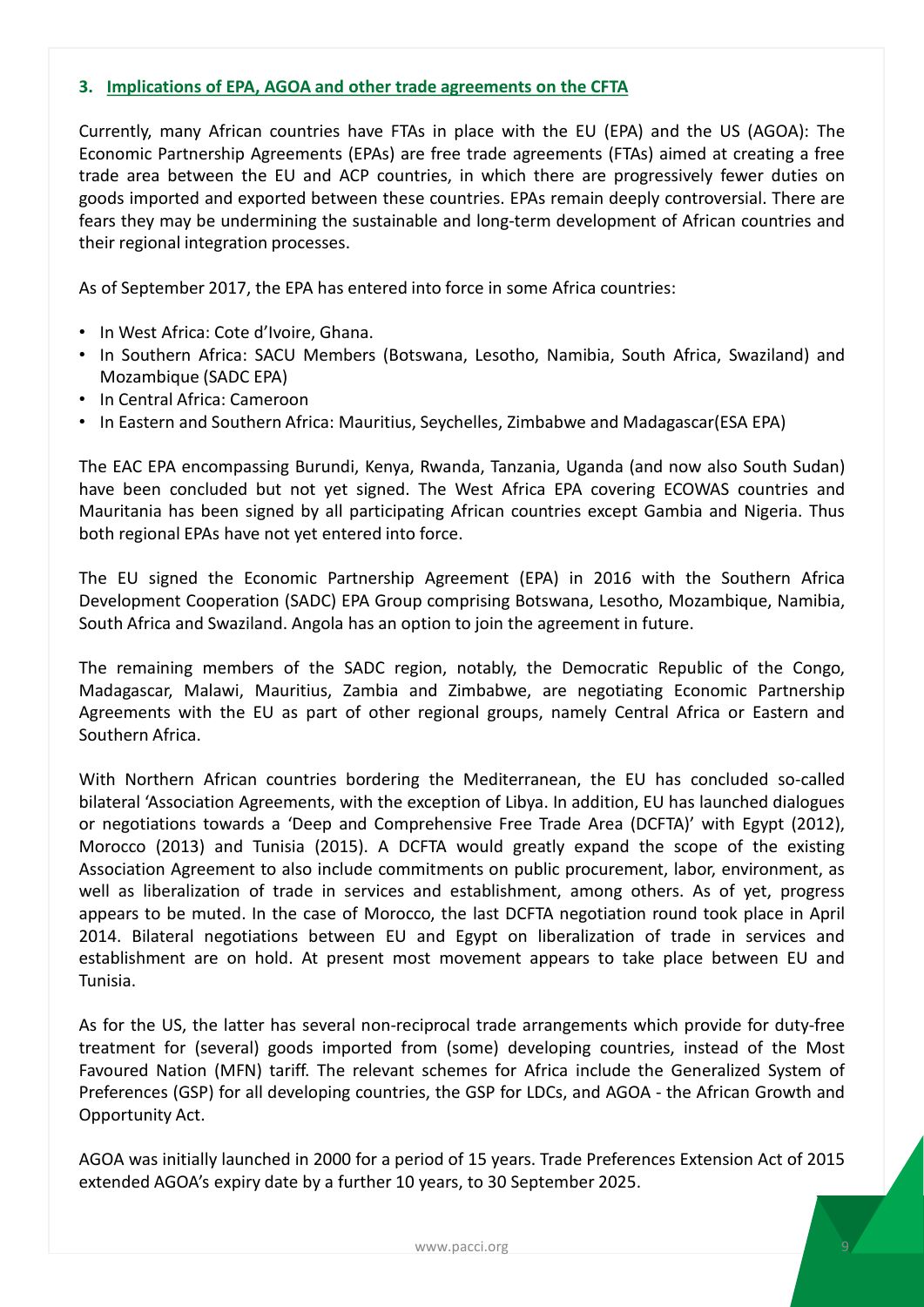For African LDCs, AGOA essentially offers 254 additional tariff lines compared with the normal US Generalized System of Preferences (GSP) for all developing countries. These tariff lines include products such as fresh cut roses, tomatoes, cucumbers, citrus fruits and juices, bags, footwear, tableware and wrist watches. In addition, African non-LDCs have duty free access on an additional 1,457 tariff lines which are not duty free under US GSP for all developing countries (but duty free for LDCs).

#### *The following points were raised in discussion:*

**On the EPA –** Many participants felt unclear as to how African businesses would fare under this deal; though quite few sectors would be affected more than others, the real question is how will governments complement the agreement with other measures it's putting in place to support national industries.

**US trade and investment policy towards African countries** – A participant explained that the US AGOA – will expire in 2015. He contended that the US wants to have FTA with African countries after expiry and move to reciprocal deals. Although AGOA is touted as a success story in many political circles, for business the initiative's impact has been limited. Indeed, in 2008, of the \$81.3 billion worth of exports from AGOA eligible African countries, merchandise valued at \$66.2 billion entered under the AGOA duty-free provisions, reported Brookings. \$9.8 billion of the \$66.2 billion was accounted for by merchandise previously eligible for duty-free access under Generalized System of Preferences (GSP), thus \$56.3 billion worth of trade was directly attributable to the AGOA preferences. Of the AGOA exports, \$52.8 billion of exports (95.7 percent) consisted of energy related products (mainly crude oil). Thus, the real benefits of AGOA to African countries are much lower than what aggregate numbers show—about \$3.5 billion of exports.

**Free movement of people and of labor migration** – Several business members felt it would be important to operationalize the existing policies and protocols on free movement of people and of labor migration, make easier freedom of movement for business people, and establish agreements on mutual recognition of qualifications.

#### **4. Ensuring that women can participate and thrive with the CFTA**

The session focused on a variety of issues including civil society, women business owners and operators, or women business association actors. It was noted that many stakeholders across the public and private sectors were unaware of, or did not have access to sufficient information on CFTA processes; this implied that there was limited dialogue around CFTA negotiation or implementation processes.

At the same time, there is a public awareness that free trade doesn't necessarily benefit everyone, but criticism mainly concerns consumer protection, job security and the anticipated power shift from public institutions to private corporations. However, there are little discussions on the impact of the CFTA on gender equality.

Given that gender equality is elsewhere proclaimed as a founding or core value it will be surprising if it is not taken into account in the CFTA documents. There appears to be a general perception among government authorities that public policy formulation on trade agreements, are a matter for the Government, which explains the limited involvement of the civic population, including women. The following points were raised in discussion: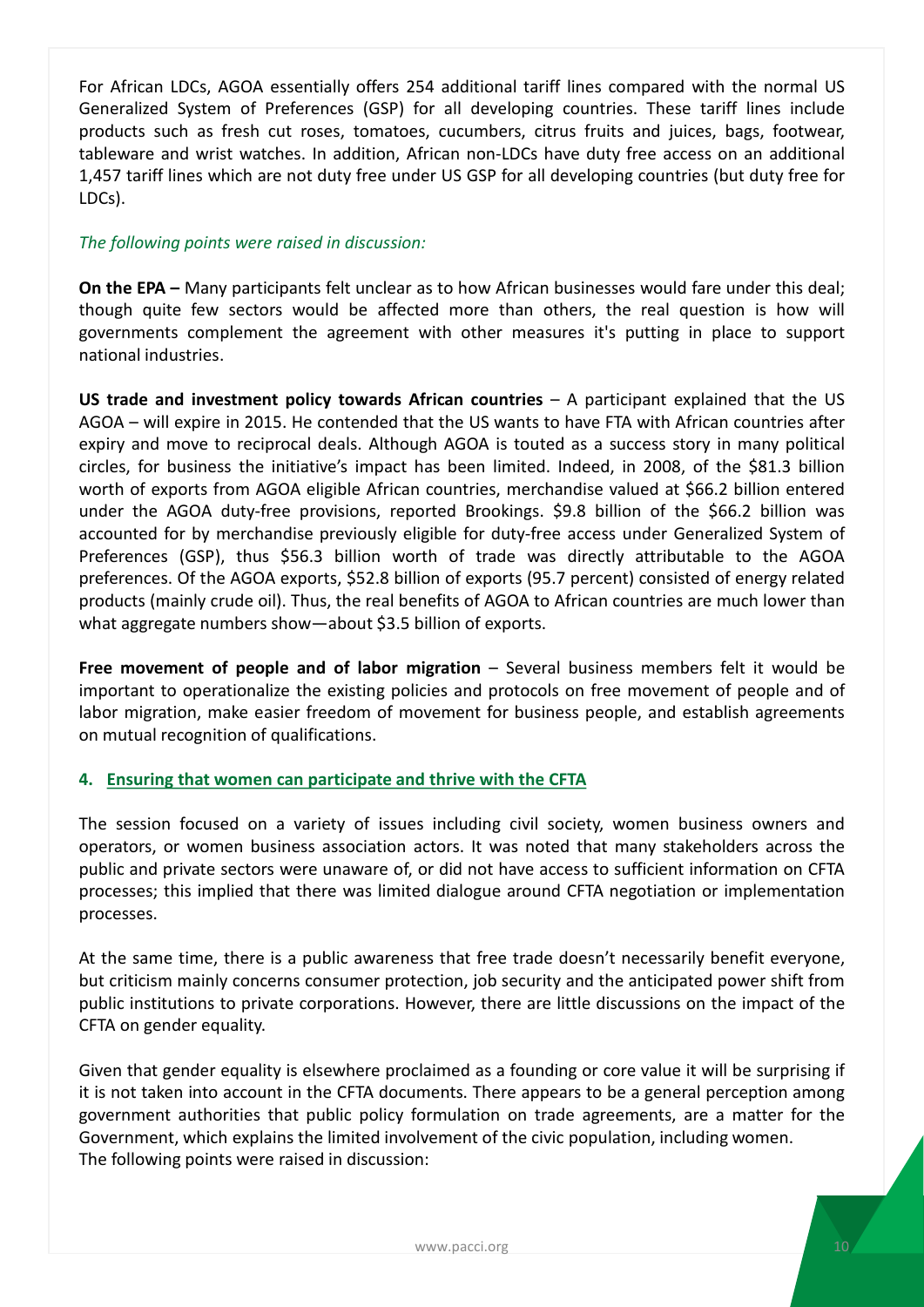#### *The following points were raised in discussion:*

**Neglecting to integrate a gender perspective** – Participants believed that it was necessary to take a closer look at how the CFTA will be used to promote the realization of women's economic rights and the empowerment agenda. Without a deliberate partnership (public-private sector partnerships) between government, business and gender based organizations, trade policies and agreements will remain gender-blind and "neutral". Decision-makers are not trained to take gender into consideration in the whole trade agreements processes.

**Gender perspective** – Many participants felt that steps should be taken to ensure political will and commitment to gender sensitive trade policies. Governments should ensure that a gender perspective is included in the negotiation process.

#### **5. CFTA's potential impacts on youth employment**

Africa has an opportunity to turn the 'youth bulge' into a demographic dividend that delivers tangible economic and development progress. But at this crucial moment this opportunity is tempered by fear. In particular, fear of economic disruption and inequality. But this is also a moment where, if Africa mobilizes the millions of young people in the continent, Africa stands a genuine chance at progressing towards prosperity.

For many, inequality is driven by unemployment or underemployment. The unemployment rate is driven by faltering economies, labor market transitions, and underemployment that force those with less experience out of contention. The exclusion of youths from the economic market threatens longterm stability, and breeds tension. This is already happening in South Africa and in many other countries. For many African countries the unemployment rate is remarkably high and growing. As a result, many are forced into the informal sector.

Young Africans want to be, and should be part of the solution. They believe that they have the desire to prosper in self-created employment, enterprises and organizations. The starting point always must be inclusive, relevant and quality education, a task that no longer is solely the realm of government thanks to shifting technology landscapes. Inequitable education outcomes that continue to pervade African countries, largely due to geographic and socio-economic status, must become a relic of the past.

#### *The following points were raised in discussion:*

**Role of the youth** – Participants highlighted that the youth represent the future as such all discussions on the CFTA must incorporate the views and aspirations of the youth. Youth formations and organisations must the consulted extensively and their views must be pivotal in negotiations. Even at the chambers level the youth opinions must be solicited.

**Building capacity** – Several business members suggested the need to promote entrepreneurship opportunities at the national, regional and local level under a multi-stakeholder approach, including the organization of career fairs, summits on opportunities in specific economic sectors. In awarding trade facilitation infrastructure projects, the youth must be prioritised so that they can see the immediate benefits of the CFTA.

**Enhancing youth entrepreneurship education and skills** – A number of participants argued that training must be central to CFTA. The challenge facing the youth in Africa is lack of skills. Some participants proposed Africa wide skills development training especially in the technical fields, namely information and computer technology, which offer both employment and empowerment for Africa's youth.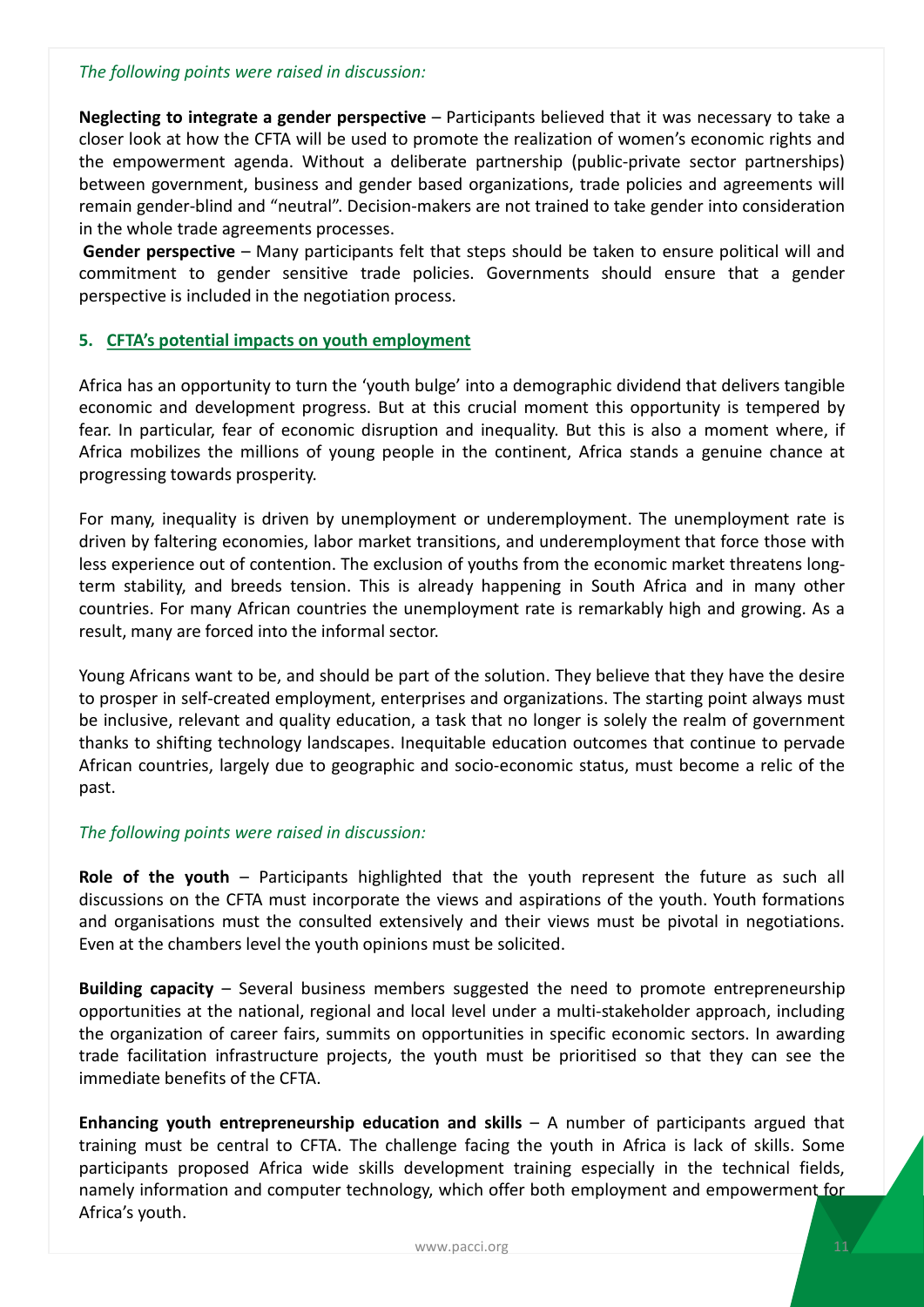#### **IV. CLOSING**

Finally, the President of the Pan African Chamber of Commerce and Industry and of the Ghana Chamber of Commerce and Industry, Nana Dr. Appiagyei Dankawoso 1st, concluded the meeting by greatly appreciating the hard work of the Secretariat. He said, "We have accomplished a great deal in 2017, and could not have done it without the commitment of the members, the financial support of the UNECA/ATPC and the AU Commission. "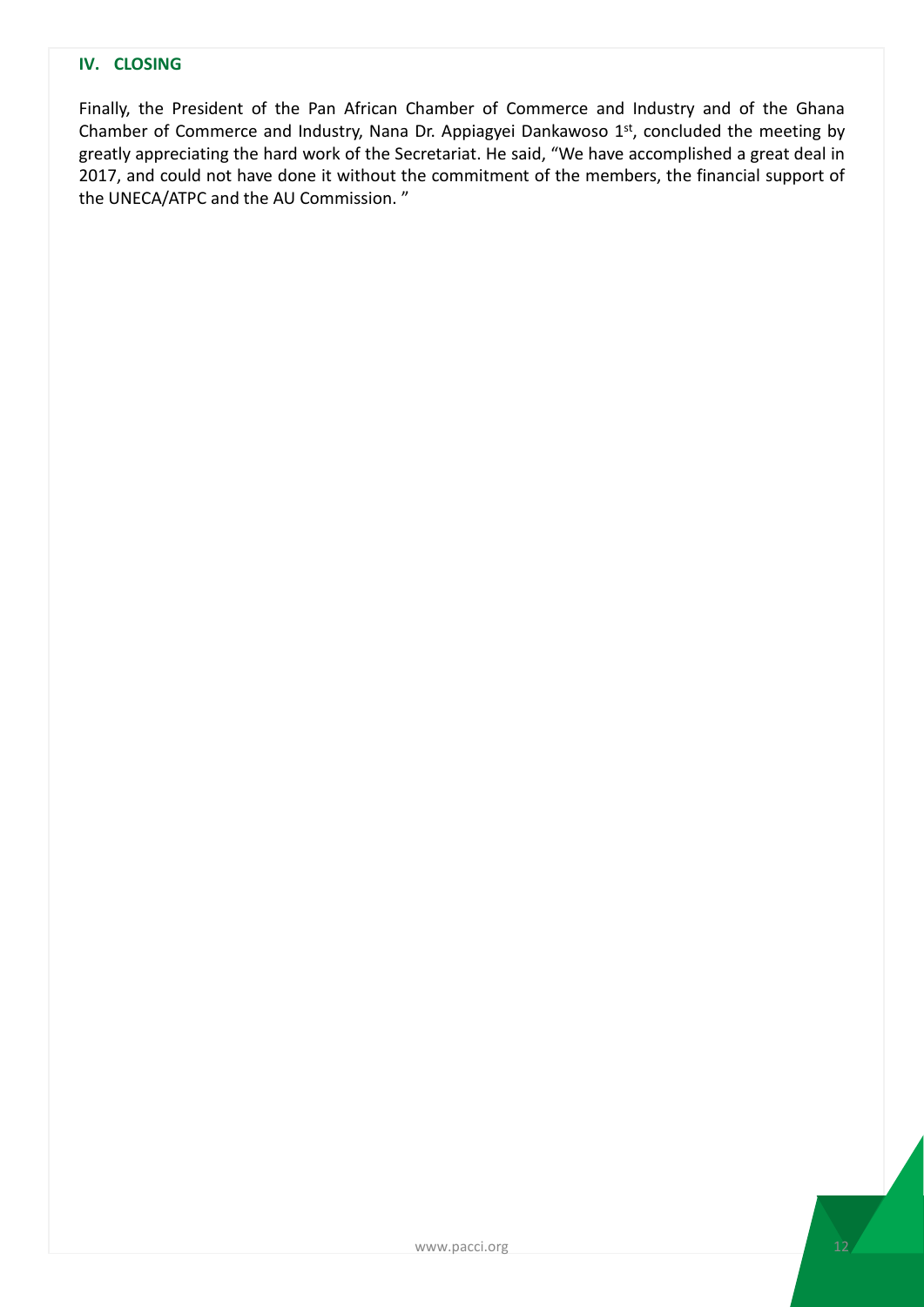### **CONFERENCE PROGRAMME**

**The theme of the conference:** *The Continental Free Trade Area (CFTA) - Exploring Possibilities for Business Engagement across Africa.*

#### **SEPTEMBER 12 – 13, 2017 Kempinski Hotel Gold Coast City Accra, Ghana September 12th, 2017September 13th, 2017**

#### **September 12, 2017**

| $8.00 - 9.30$   | Registration - Meeting Space:<br>Kempinski Hotel Gold Coast City Accra<br>Coffee / Tea                                                                                                                                                                                      |
|-----------------|-----------------------------------------------------------------------------------------------------------------------------------------------------------------------------------------------------------------------------------------------------------------------------|
| $9.30 - 11.00$  | <b>Opening Prayer</b><br>Mrs. Grace Akosua Dzeble                                                                                                                                                                                                                           |
|                 | <b>Welcome Remarks</b><br>Nana Dr. Appiagyei Dankawosol: President, Pan African Chamber of Commerce and<br>Industry, Ghana Chamber of Commerece and Industry.<br>Dr. David Luke, Coordinator, African Trade Policy Center, United Nation Economic<br>Commission for Africa. |
|                 | <b>Official message from the African Union</b><br>H.E. Albert Muchanga, Commissioner, African Union Commission                                                                                                                                                              |
|                 | <b>Keynote Address</b><br>Honorable Alan Kyerematen, Minister of Trade and Industry Republic of Ghana.                                                                                                                                                                      |
| $11.30 - 12.00$ | <b>Break</b>                                                                                                                                                                                                                                                                |
| $12.00 - 1.15$  | Critical issues in the negotiations of the Continental Free Trade Area: Where do we<br>stand with the CFTA negotiations [Roundtable]                                                                                                                                        |
|                 | <b>Moderator:</b><br>Mr. Parastus Nepolo, Chairman, Namibia Chamber of Commerce and Industry                                                                                                                                                                                |
|                 | <b>Presenter:</b><br>Mr. Prudence Sebahizi, Chief Technical Advisor and Head of the CFTA Unit, African<br><b>Union Commission</b>                                                                                                                                           |
| $13.15 - 15.00$ | Lunch                                                                                                                                                                                                                                                                       |
| 15.00 – 15.30   | What Happened at the 6 <sup>th</sup> EU Africa Business Forum                                                                                                                                                                                                               |
|                 | Moderator: BatanaiClemenceChikwene, Programme Management Officer (ATPC),<br>United Nations Economic Commission for Africa                                                                                                                                                   |
|                 | <b>Presenter:</b><br>Mr. BabajideSodipo, Senior Trade Advisor, African Union Commission                                                                                                                                                                                     |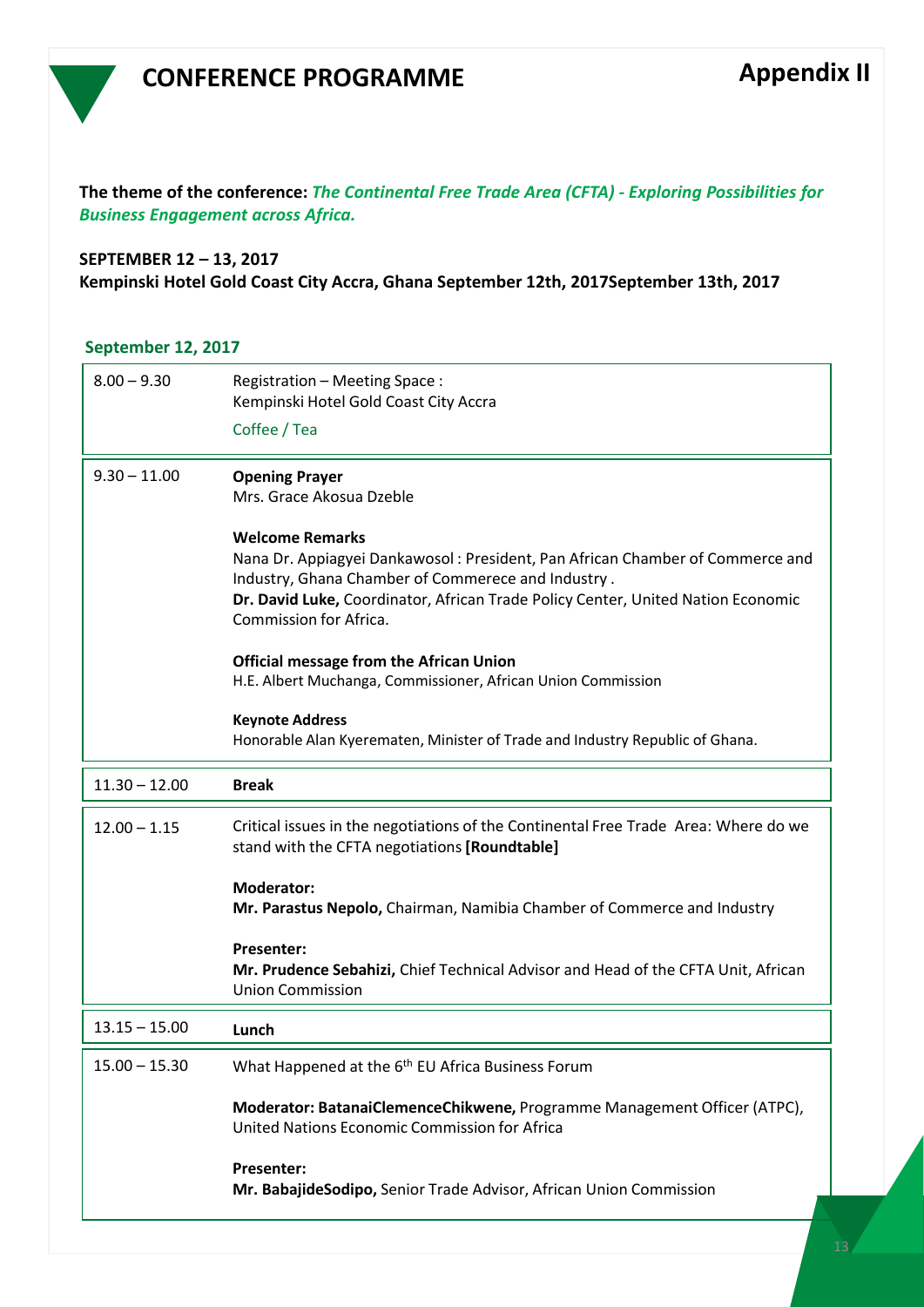| 15.40 -17.30 | Steps taken by regional business associations to boost trade and investment, and the<br>role of business communities in advancing the Continental Free Trade; [Roundtable] |
|--------------|----------------------------------------------------------------------------------------------------------------------------------------------------------------------------|
|              | Moderator: Mr. Frederick Alipue, CEO, Afrinvest and Accra Chamber of Commerce                                                                                              |
|              | <b>Presenters:</b>                                                                                                                                                         |
|              | • Mr. Charles Kahuthu, Regional Coordinator and CEO, East African Chamber of                                                                                               |
|              | Commerce, Industry and Agriculture                                                                                                                                         |
|              | • Mr. AminouAkadiri, Executive Director, Federation of                                                                                                                     |
|              | Chambers of Commerce and Industry of West Africa<br>$\bullet$                                                                                                              |
|              | Mr. Peter Lunenborg, Researcher Trade for Development Programme, South<br>$\bullet$<br>Center                                                                              |
|              | . Mr. Karl Chokhotho, Managing Director, CMA CGM Malawi and Zambia President<br>of Malawi Chambers of Commerce and Industry.                                               |

#### **September 13, 2017**

| $9.00 - 9.45$   | In conversation with Dr. Martha Namundjedo, Chair, United African<br>Group (Implementation is key to realizing the continental free trade area: keeping<br>it real)                                                                                                                                                                                                    |
|-----------------|------------------------------------------------------------------------------------------------------------------------------------------------------------------------------------------------------------------------------------------------------------------------------------------------------------------------------------------------------------------------|
| $9.45 - 11.45$  | Time for establishing an investment disputes settlement for<br>Africa[Roundtable]                                                                                                                                                                                                                                                                                      |
|                 | <b>Moderator:</b><br>Mr. Marco Francis, Chairman, AAA International Services                                                                                                                                                                                                                                                                                           |
|                 | <b>Presenter:</b><br>Dr. Hendrik Kotze, Africa Centre for Dispute Settlement, University of<br>Stellenbosch Business School                                                                                                                                                                                                                                            |
|                 | Review the implications of EPA, AGOA, and other trade investment in the CFTA<br>[Roundtable]                                                                                                                                                                                                                                                                           |
|                 | <b>Moderator:</b><br>Mr. Kipprono Kittony, Chairman, Kenya National Chamber of Commerce and<br>Industry                                                                                                                                                                                                                                                                |
|                 | <b>Presenters:</b><br>Mr. Peter Lunenborg, Researcher Trade for Development Programme, South<br>Center<br>Mr. Charles DeBow, Vice- President, National Black Chamber of Commerce<br>Mr. Harry Alford, President, National Black Chamber of Commerce<br>Ms. Divine Ndhlukula, Managing Director, Securico, President, Zimbabwe<br>٠<br>Chamber of Commerce and Industry |
| $11.45 - 12.15$ | <b>Break</b>                                                                                                                                                                                                                                                                                                                                                           |
| $12.15 - 13.30$ | Women as agent of economic change: Ensuring women can participate and thrive<br>with the CFTA [Roundtable]                                                                                                                                                                                                                                                             |
|                 | <b>Presenters:</b><br>Mrs. Olive Kigongo, Chairperson, Amagara Skin Care, Managing Director Homes<br>Ltd, Director MOSA Court Apartments, Director Green Hills FarmLtd. President<br>Uganda National Chamber of Commerce and Industry.                                                                                                                                 |

• **Mrs. Kate Papafio,** CEO, Reroy Company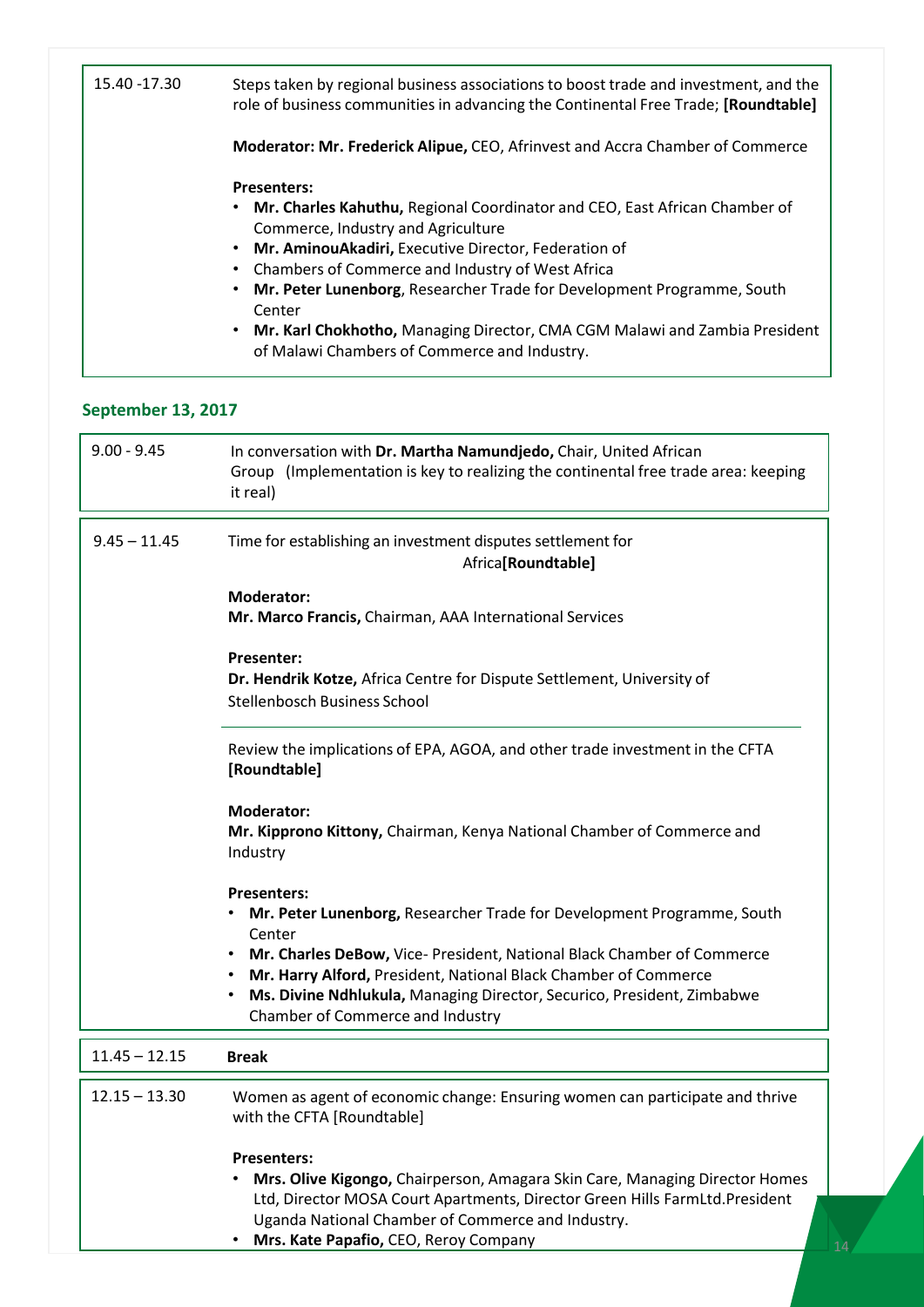|                 | Mrs. BruktyTigabu, CEO and Cofounder Whiz Kids Workshop.<br>Mr. Christopher Foster, President, Sierra Leone Chamber of Commerce, Industry<br>and Agriculture                                                                                                                                                                                                                                                                           |
|-----------------|----------------------------------------------------------------------------------------------------------------------------------------------------------------------------------------------------------------------------------------------------------------------------------------------------------------------------------------------------------------------------------------------------------------------------------------|
| 13.30 - 14.30   | <b>Break</b>                                                                                                                                                                                                                                                                                                                                                                                                                           |
| $14.30 - 15.30$ | The CFTA's potential impacts on industrial activity and youth<br>employment[Roundtable]                                                                                                                                                                                                                                                                                                                                                |
|                 | <b>Moderator:</b><br>Mr. Auanli Bhaiji, Regional Director, BolloreTransport and Logistics LTD, President of<br>Federation of East Africa Freight Forwarder Association                                                                                                                                                                                                                                                                 |
|                 | <b>Presenters:</b><br>Mr. Toufiq Salim Turky, President, Zanzibar National Chamber of Commerce,<br>Industry and Agriculture.<br>Mr. Alhaji Sanusi Maijamaa, Vice President, Nigerian Association Chamber of<br>Commerce, Industry, Mine and Agriculture.<br>Mr. Julião Dimande, CEO, Managing Director, ShossiComercio, President,<br>Mozambique Chamber of Commerce and Industry<br>Dr. Fred Kyei Asamoah, Executive Director, COTVET |
| 15.30 - 16.00   | <b>Break</b>                                                                                                                                                                                                                                                                                                                                                                                                                           |
| $16.00 - 17.45$ | Business priorities for the CFTA negotiations - Recommendations [Plenary]                                                                                                                                                                                                                                                                                                                                                              |
|                 | <b>Moderator:</b><br>Dr. David Luke, Coordinator, African Trade Policy Center, United Nation Economic<br>Commission for Africa.                                                                                                                                                                                                                                                                                                        |
|                 | <b>Closing Remarks</b>                                                                                                                                                                                                                                                                                                                                                                                                                 |
|                 | Honorable Alan Kyerematen, Minister of Trade and Industry, Republic of Ghana                                                                                                                                                                                                                                                                                                                                                           |
|                 | Nana Dr. Appiagyei Dankawoso, President of Ghana Chamber of Commerce and<br>Industry and the Pan African Chamber of Commerce and Industry                                                                                                                                                                                                                                                                                              |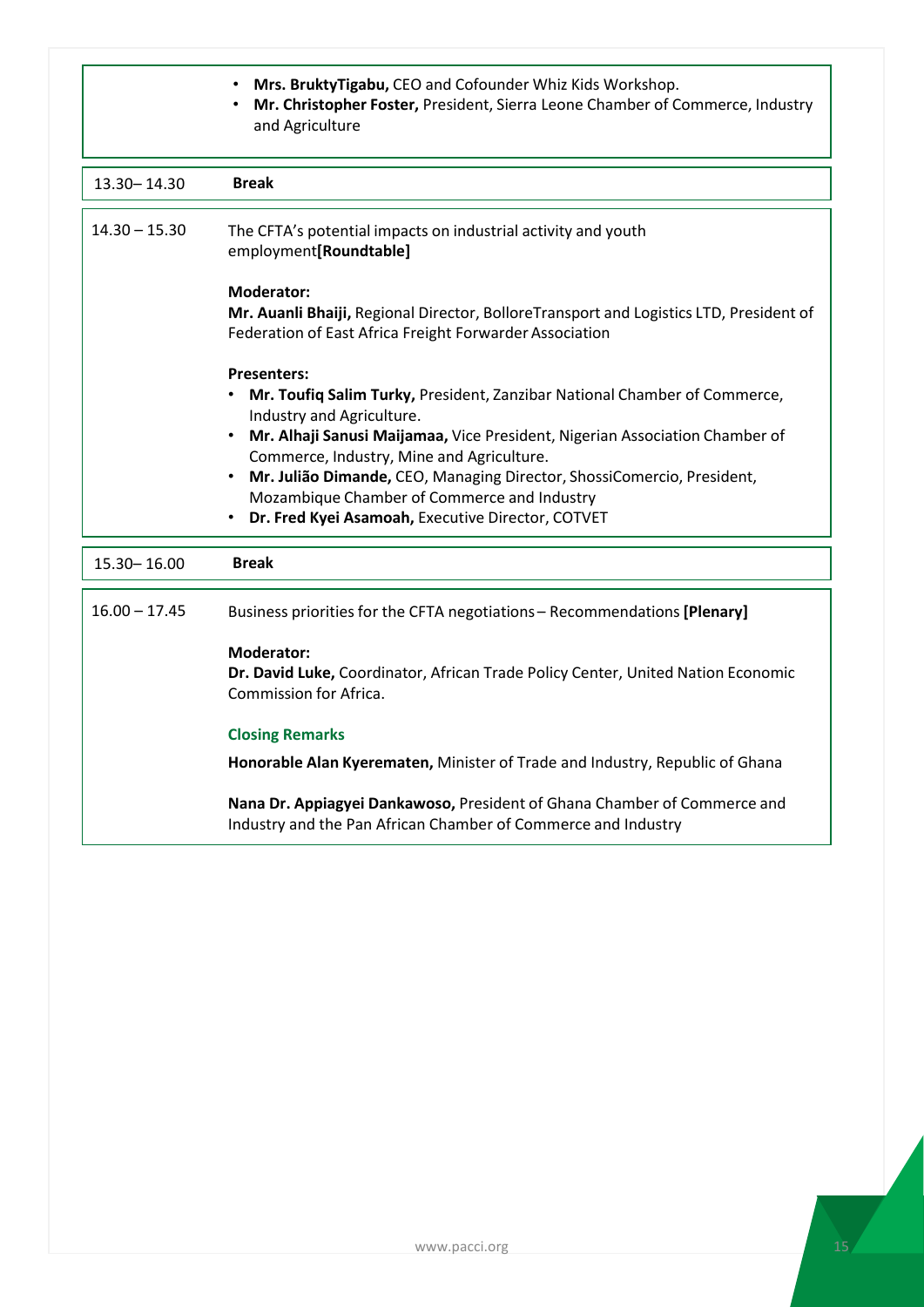

## **LIST OF PARTICIPANTS Appendix III**

| <b>Benin</b>                                  | Mrs. Codojoalabi Awahou<br>President, Benin Chamber of Commerce and Industry<br>Owner, AWA Fish Company                                                                                                                                                                                                                                                                                                                                                                                                                                                                                                                                                                                              |
|-----------------------------------------------|------------------------------------------------------------------------------------------------------------------------------------------------------------------------------------------------------------------------------------------------------------------------------------------------------------------------------------------------------------------------------------------------------------------------------------------------------------------------------------------------------------------------------------------------------------------------------------------------------------------------------------------------------------------------------------------------------|
| <b>Burundi</b>                                | Mr. Audace Ndayizeye<br>President, Burundi Chamber of Commerce and Industry<br>Owner, ANS Petroleum SPRL                                                                                                                                                                                                                                                                                                                                                                                                                                                                                                                                                                                             |
| <b>Congo Brazaville</b>                       | Dr. Jean Galessamy Ibombot<br>Vice President, Chambre de Commerce et d'Industrie Congo Brazaville<br>Chairman and Chief Executive Officer, GIGI Import Export                                                                                                                                                                                                                                                                                                                                                                                                                                                                                                                                        |
| <b>Cote D'Ivoire</b>                          | Mr. Serge Diedier<br>Media House Africa                                                                                                                                                                                                                                                                                                                                                                                                                                                                                                                                                                                                                                                              |
| <b>Democratic</b><br><b>Republic of Congo</b> | <b>Mr. Frederic Muleba</b><br>President, Chambre de Commerce et d'Industrie Inde-Congo                                                                                                                                                                                                                                                                                                                                                                                                                                                                                                                                                                                                               |
| <b>Djibouti</b>                               | <b>Mohammed Ali Hassan</b><br>Deputy Secretary General, Djibouti Chamber of Commerce                                                                                                                                                                                                                                                                                                                                                                                                                                                                                                                                                                                                                 |
| Ethiopia                                      | Dr. Jara Sema<br>CEO, Finifine Medical Services<br>Board member, Ethiopian Chamber of Commerce<br><b>Ms. Brukty Tigabu</b><br>Chief Executive Officer, Whiz Kids Workshop                                                                                                                                                                                                                                                                                                                                                                                                                                                                                                                            |
| Ghana                                         | 1. Nana Dr. Appiagyei Dankawoso<br>President, Pan African Chamber of Commerce and Industry, Ghana<br>Chamber of Commerce and Industry<br>2. Honorable Alan Kyerematen<br>Minister of Trade and Industry of Ghana<br>Mr. Frederick Alipui<br>3.<br>Chief Executive Officer, Afrinvest Consult Ltd<br>4. Mr. Fred Kyei Asamoah<br><b>Executive Director, COTVET</b><br>5. Mr. Farouk Boumaza<br>Deputy Ambassador, Algerian Embassy<br>6. Olaide Mayowa Jose<br>Aje Moneta Company Ltd<br>7. Mr. Kingsford Atawunde<br>Chief Executive Officer, Greenagro Enterprise<br>8. Mr. Aloysius Agbavittor<br>Managing Director, Jubilee Tours<br>9. Mr. Joseph Hayford<br>SME and Consumer Finance, Unicredit |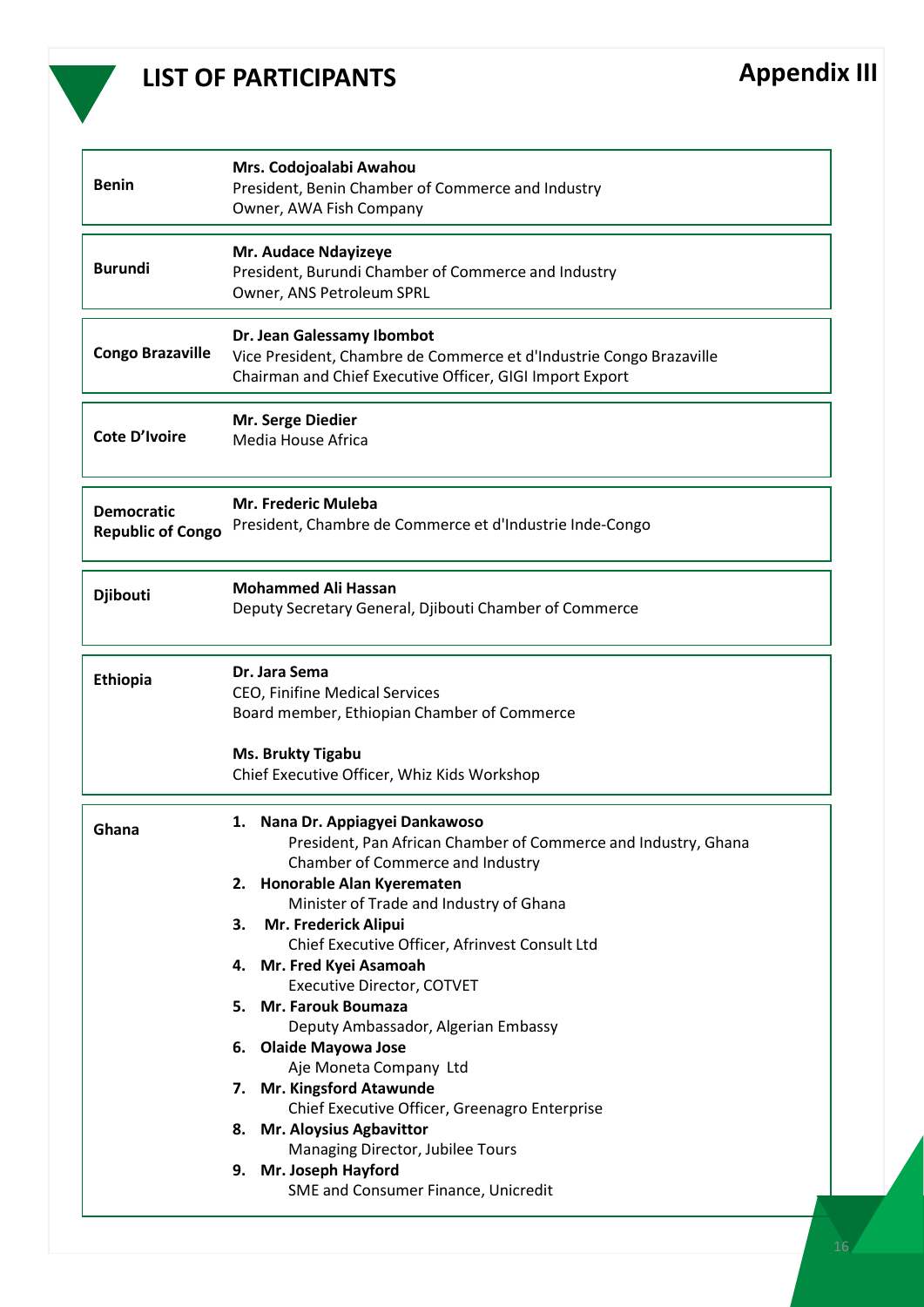| Ghana | 10. Mr. Kofi Agyapong                                                        |
|-------|------------------------------------------------------------------------------|
|       | Chief Executive Officer, K&E Agyapong Co. Ltd.                               |
|       | 11. Gabriel S Kakeke Shaanika                                                |
|       | Deputy Head of Mission of Namibia                                            |
|       | 12. Samirat Ntiaze                                                           |
|       | <b>Publication Director</b>                                                  |
|       | Hommes d'Afrique Magazine                                                    |
|       | 13. Sam Poku                                                                 |
|       | Board Chairman, IMANI                                                        |
|       | 14. HosephineDoegah                                                          |
|       | General Manager, Empower Suites                                              |
|       | 15. Sulemanu Koney                                                           |
|       | Chief Executive Officer, Ghana Chamber of Mines                              |
|       | 16. Julius Bradford Lamptey                                                  |
|       | Head of Research & Advocacy, Ghana Chamber of Commerce<br>17. Mohamed Ismail |
|       | Head of Commercial Office, Embassy of Egypt                                  |
|       | 18. Estevao Jai                                                              |
|       | Secretory , Embaixada Da Republica De Angola                                 |
|       | 19. Philomena Appiah                                                         |
|       | Managing Director, Global Garments& Textiles                                 |
|       | 20. Cecilia Karl-Asare                                                       |
|       | Chief Executive Officer, Ce-Karl Investment Ghana Ltd                        |
|       | 21. Cosmos Victor Bondzie                                                    |
|       | Vice Chairman, Tema Region, Ghana National Chamber of Commerce               |
|       | 22. Abudey Selorm Jerome                                                     |
|       | CEO/ Managing Director, AJA budey Investment Company Ltd.                    |
|       | 23. Dr. Said Boakye                                                          |
|       | Senior Research Fellow, Institute for Fiscal Studies                         |
|       | 24. Shehu Adam Wumbei                                                        |
|       | Director, Smice International                                                |
|       | 25. John Adda Abuga                                                          |
|       | Manager, Ghana Free Zones Board                                              |
|       | 26. Claver Bationo Second Counselor                                          |
|       | Embassy of Burkina Fasso in Accra, Ghana                                     |
|       | 27. Eric Osahene Kofi Boadi                                                  |
|       | Chairman Emeritus, Ubuntu Group                                              |
|       | 28. Gustav Quayson                                                           |
|       | Country Brand Development Manager, Hugo Commodities                          |
|       | 29. Aissatou Seck Deuzieme                                                   |
|       | Conseiller Republic of Senegal                                               |
|       | 30. Boubou Mahaman Rabiu                                                     |
|       | Second Councellor, Embassy of the Republic of Niger in Ghana                 |
|       | 31. Frederick Amo Atakora Champion                                           |
|       | de la Chaine de Valeur, Ecobank Ghana                                        |
|       | 32. Stephane Miezan                                                          |
|       | Chairman, Ghana National Chamber of Commerce and Industry                    |
|       | 33. Albert Ankrah                                                            |
|       | Business Development Manager, Jospong Group of Companies                     |
|       |                                                                              |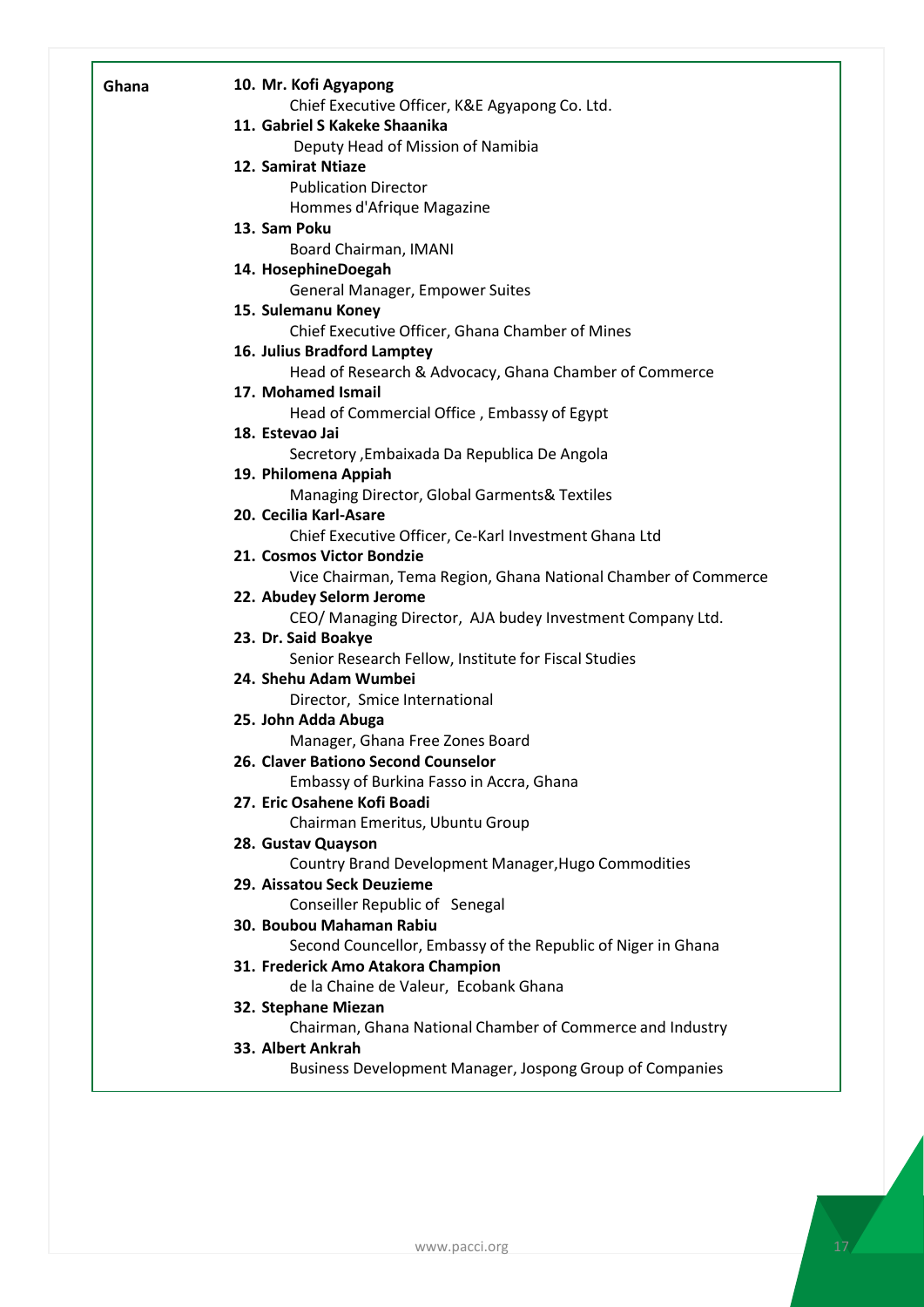| Kenya               | Mr. Charles Kahuthu<br>Chief Executive Officer / Reg Director, East African Chamber of Commerce,<br>Industry and Agriculture                                 |
|---------------------|--------------------------------------------------------------------------------------------------------------------------------------------------------------|
|                     | Mr. Kipprono Kittony<br>Chairman, Kenya National Chamber of Commerce and Industry<br>Chief Executive Officer, Capital Realtime                               |
| Madagascar          | Ms. ANDRIAMAMONJIARISON Joséphine Soanorondriaka<br>President, Chambre de Commerce et d'Industrie d'Antananarivo<br>Chief Executive Officer, Hermes Conseils |
| <b>Malawi</b>       | <b>Mr. Karl Chokhotho</b><br>President, Malawi Chamber of Commerce and Industry<br>Managing Director, CMA CGM Shipping Agency Limited Company                |
| <b>Morocco</b>      | <b>Mr. Mohammed Dirissi</b><br>Vice President, Morocco Chamber of Commerce and Industry                                                                      |
|                     | Mr. Ibrahim Mahammadou Amadou<br>Media House Africa                                                                                                          |
| Mozambique          | <b>Mr.JuliaoDimande</b><br>President, Mozambique Chamber of Commerce and Industry<br>CEO/Owner, Jhossi Comercio                                              |
| <b>Namibia</b>      | Mr. Parastus Nepolo<br>Chairman Windhoek Branch, Namibia Chamber of Commerce and Industry                                                                    |
|                     | Ms. Martha Namundjebo<br>Chair, United African Group                                                                                                         |
| <b>Nigeria</b>      | Ms. Lyalode Alba Lawson<br>President, Nigerian Association of Chamber of Commerce and Industry<br>CEO/Owner, LAWSON Group of Schools                         |
|                     | <b>Mr. Aminou Akadiri</b><br>Executive Director, Federation of West African Chambers of Commerce &<br>Industry                                               |
| <b>Seychelles</b>   | <b>Marco L. Francis</b><br>Representative, Seychelles Chamber of Commerce<br><b>Chairman AAA International Services</b>                                      |
| Sierra Leone        | Mr. Christopher Forster<br>President, Sierra Leone Chamber of Commerce, Industries and agriculture<br>General Manager, Picton Services (sl) Ltd              |
| Somali Land         | Mr. Abdirashid Hussein<br>Director of External Relation and Promotion, Somaliland Chamber of Commerce<br>and Industry                                        |
| <b>South Africa</b> | Dr. Hendrik Kotze<br>Senior Researcher Africa Centre for Dispute Settlement, at the University of<br>Stellenbosch Business School                            |
|                     | <b>Mr. Albert Mandizvidza</b><br>Chief Executive Officer, Peakford Management Consultants                                                                    |